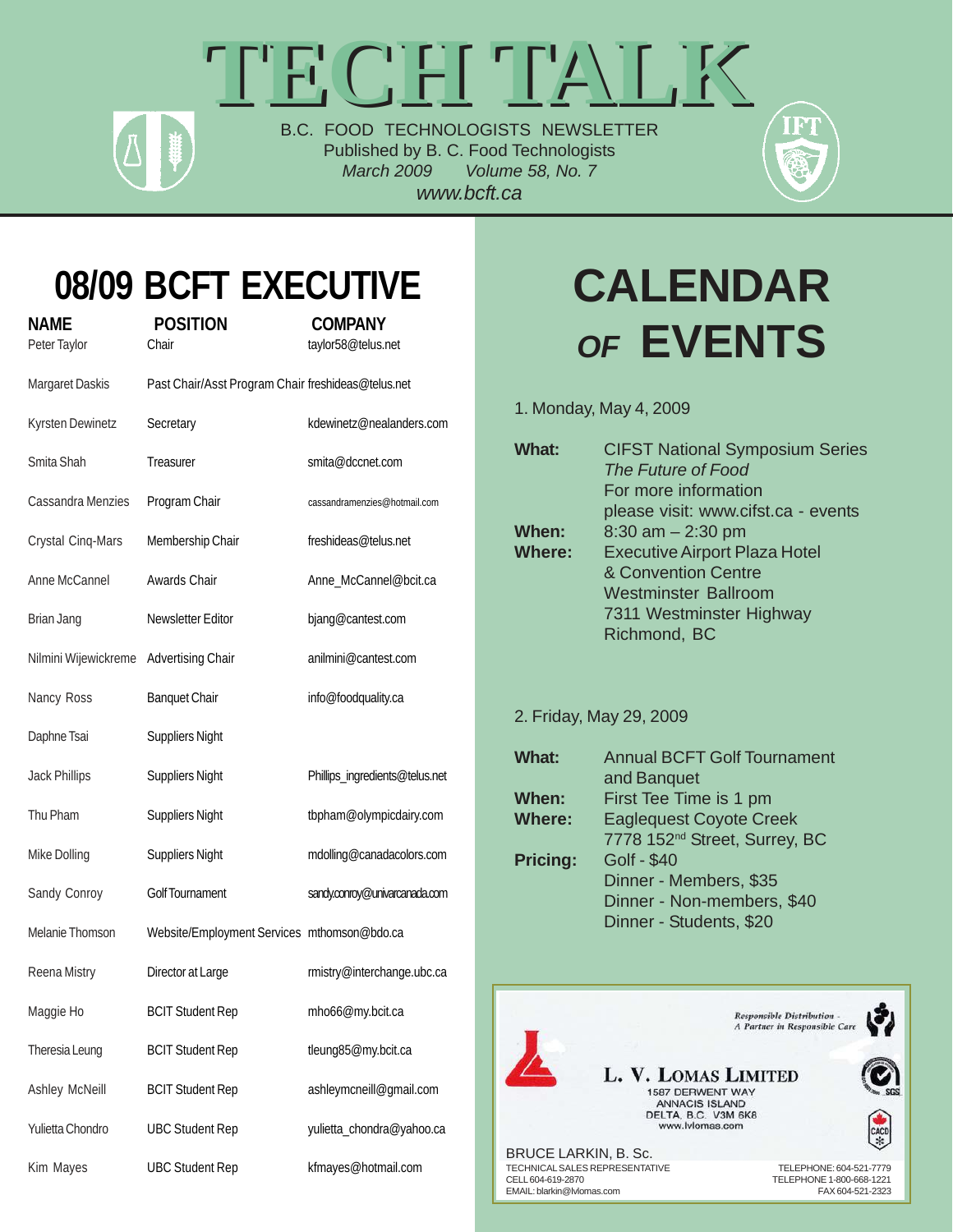## *Nominate a BCFT member for an IFT Award!*

IFT has a large number of awards established to honour and recognize individuals involved industry, government and academia. Eligibility depends on the specific award type. Brief descriptions of the awards and nomination forms can be found at http://members.ift.org/ IFT/Awards/. Please note that the deadline for nominations for all IFT achievement awards is *December 1st, 2008*.

Check out the available awards, and get those nominations in. As Awards Chair, Anne McCannel (anne mccannel@bcit.ca) can assist with the nominations. Let's recognize our many deserving members through these awards.



## *Employers & Job Searchers*

 BCFT sponsors 'no-charge' job postings and resume postings on our website. Please ensure the posting is in pdf or word document form. Optionally, we can provide a form for the job posting.

Check out the current positions available at this link. http://bcft.ca/Positions\_available.htm

For more information or to post a job, contact Melanie Thomson at webmaster@bcft.ca



**Tel: (604) 273-4641 Fax: (604) 273-7710**

Agrisource Food Products Inc. 16291 River Road, Richmond, B.C. Canada V6V 1L7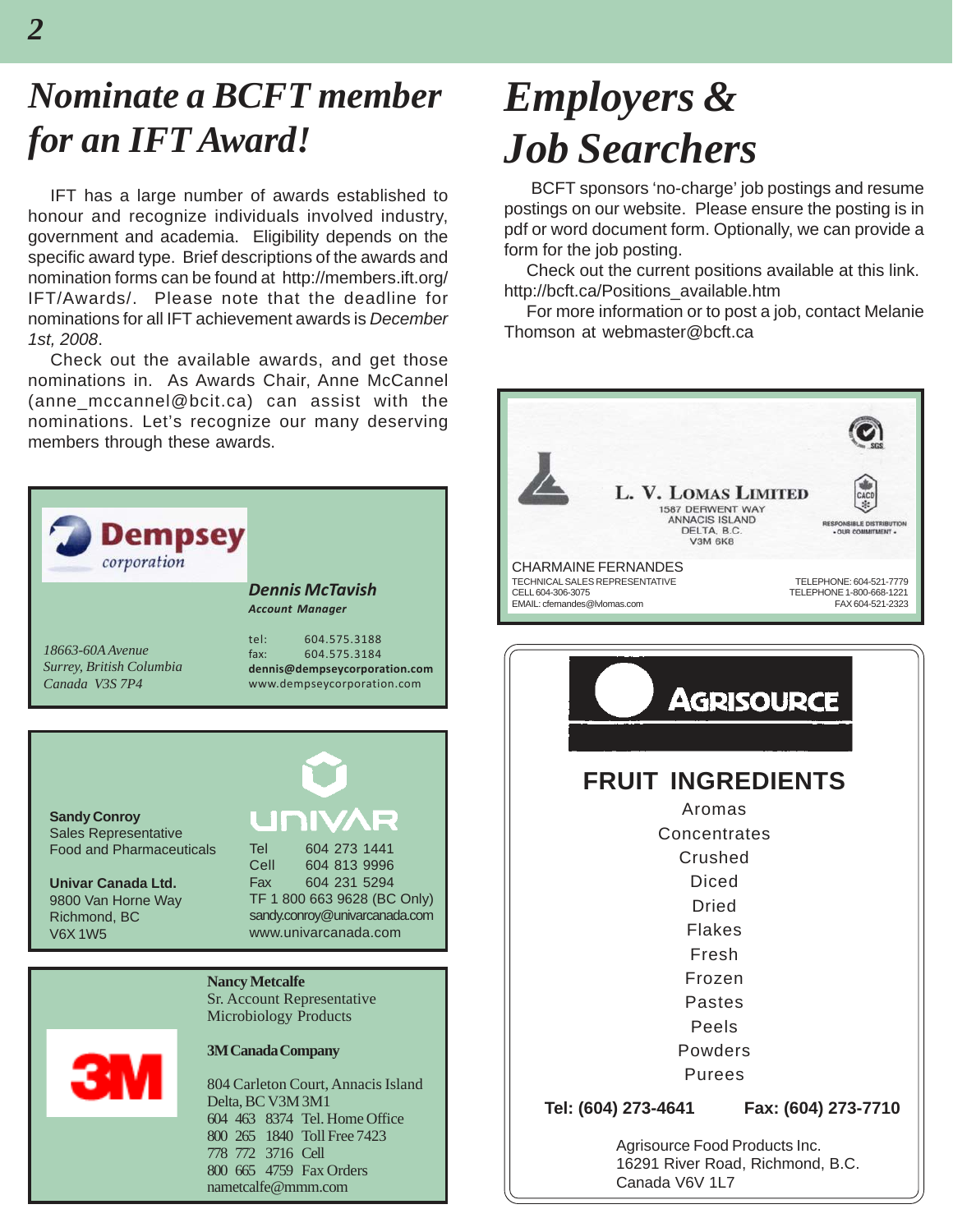### *BCFT in the Community...*

BCFT Executives Crystal Cinq-Mars and Christine Scaman spread the wordabout educational opportunities and careers in food science at the Telus World of Science "Inventing Our Future 2009" table-top exhibit & workshop in February.

The event gave local high school students the opportunity to talk with professionals engaged in a variety of science careers. Freeze-dried ice cream samples were a unique food science experience for many of the students.



#### **LUCIE NICHOLLS** General Manager

#212-1515 Broadway Street Port Coquitlam, BC V3C 6M2 Canada

Tel: 604-468-9800 Toll Free: 1-866-468-9800 Fax: 604-468-9801 Cell: 604-866-9804 www.carmiflavors.com lucienicholls@carmiflavors.com



*Crystal Cinq-Mars speaks to high school students.*

## **CANTEST** A LIFE SCIENCE COMPANY

#### **FOOD SAFETY** ∞



#### **Expertise in Food Analysis**

- Pesticide Residues & Hormones
- · Nutrition Labelling
- Microbiology
- · Food Chemistry
- . Natural Health Products
- Effluent Water Testing

• Gas Testing for Package Evaluation

Call 1 800 665 8566, visit www.cantest.com or email foodsafety@cantest.com for further information

VANCOUVER

**VICTORIA** 

**KELOWNA** 

WINNIPEG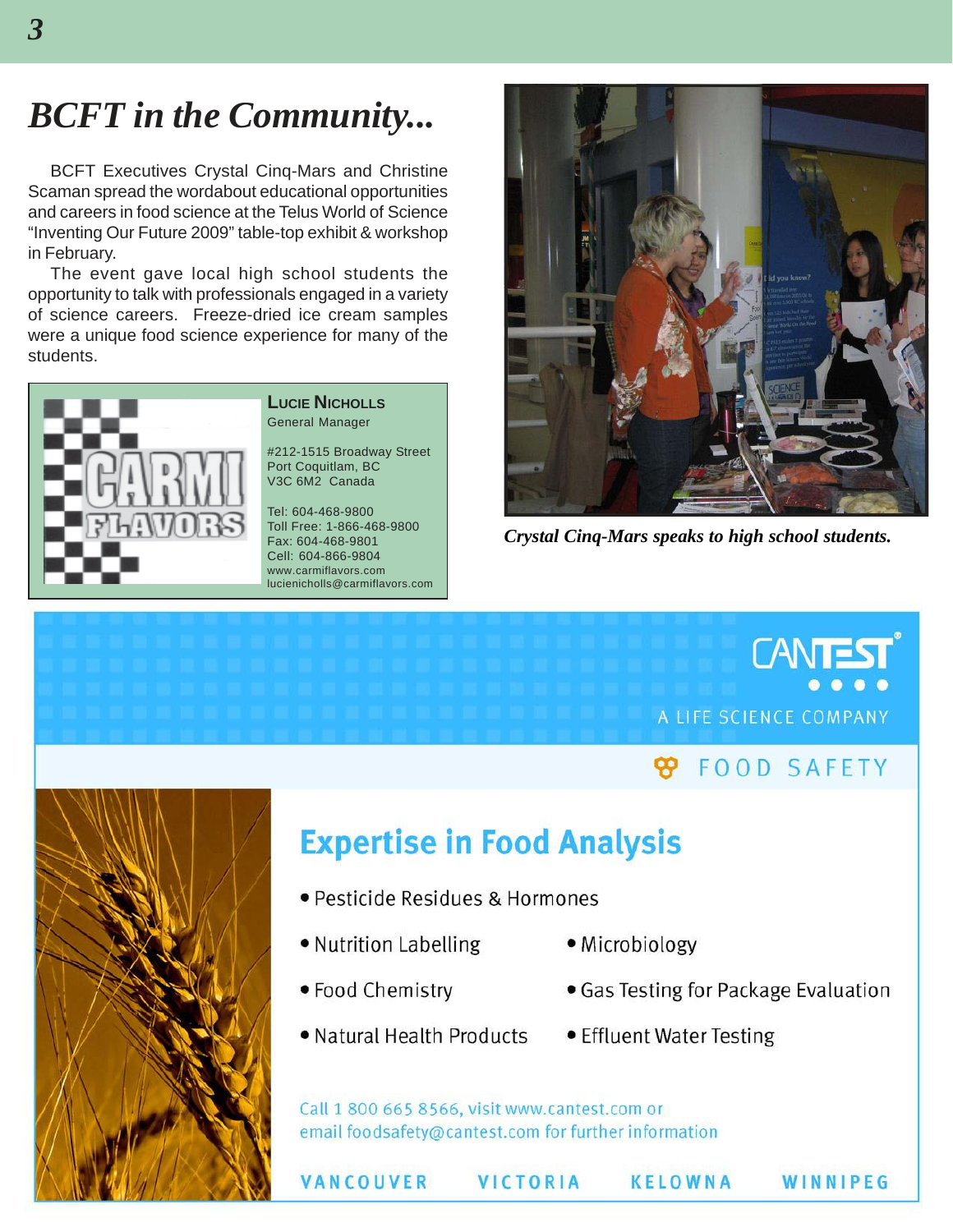### **BCFT Annual Golf Tournament and Banquet**

BCFT invites you to the annual golf tournament and banquet to be held at Eaglequest Coyote Creek in Surrey, on Friday May 29, 2009. The BCFT social event of the year will include golf, dinner and door prizes. Guests are welcome.

Eaglequest Coyote Creek is an 18 hole mid length golf course. The course layout takes advantage of a beautiful tree-lined setting and a creek that strategically comes into play on a number of holes. The event is designed as a "Texas Scramble" (best ball), so we play on teams of three or four. All levels of players are welcome. The first tee time is 1:00 pm. It is requested that you arrive 30 minutes prior to your scheduled tee time. Standard golf attire is required, and club and pull cart rental is available for an additional fee.

Banquet dinner will be steak, wild salmon or chicken. Final registration for golf and banquet is May 15, 2009. Please contact Christine Scaman @

#### *Think about advertising in Tech Talk*

**You can't afford to miss this opportunity to advertise with us**!

**"Tech Talk"** is published approximately nine times a year by the **British Columbia Food Technologists Association (BCFT)**. As the official publication of the association, Tech Talk reaches the local audience of individuals in the Food Science and Technology profession - your ad in Tech Talk will keep you on top of our readership of over 300 individuals.

For complete details on placing your ad in Tech Talk, contact:

Nilmini Wijewickreme CanTest Ltd. 4606 Canada Way, Burnaby, BC, V5G 1K5. Tel: 604-734-7276; Fax: 604-731-2386 E-mail: anilmini@cantest.com

We accept either a type written, clear, ready-to-print copy of your ad in PDF or TIFF format in color or black and white, or a hard copy of business cards.



Christine.scaman@ubc.ca for banquet and dinner selection and for golf Sandy Conroy sandy.conroy@univarcanada.ca. **There will be no registration at the door**.

As always, please participate in the opportunity to promote your business and products. Donations for the door prize gala are always greatly appreciated. If you wish to donate, please contact Nancy Ross at info@foodquality.ca.

Please come out and enjoy good food in the company of fellow food technologists.

**Costs**: For golf only - \$40.00 For banquet only: \$20 for students \$35 for BCFT members \$40 for non-members

Cut off date for registration is May 15, 2009. Payment due on May 22, 2009.

#### **PRICING INFORMATION FOR ADVERTISING IN TECH TALK**

| Business card (4" x 2")      | \$30  |
|------------------------------|-------|
| Page Sponsor (8" x 2")       | \$50  |
| 1⁄4 Page Sponsor (4" x 5")   | \$60  |
| 1/2 Page Sponsor (4" x 10")  | \$90  |
| Full Page Sponsor (8" x 10") | \$150 |

*Rates indicated are on per issue basis.* \**Discounts up to 10% are available for advertising in multiple issues*\*).



**Canada Colors and Chemicals Limited** 

**Mike Dolling** TECHNICAL SPECIALIST<br>Tel: (604) 538-9626 Cellular: (604) 619-8272 E-mail: mdolling@canadacolors.com

1071 Cliveden Avenue, Annacis Island Delta, British Columbia V3M 6N4 Customer Service / Order Desk: Tel: (604) 525-3326 Fax: (604) 525-8409 Toll Free: 1-877-698-6620 Website: www.canadacolors.com